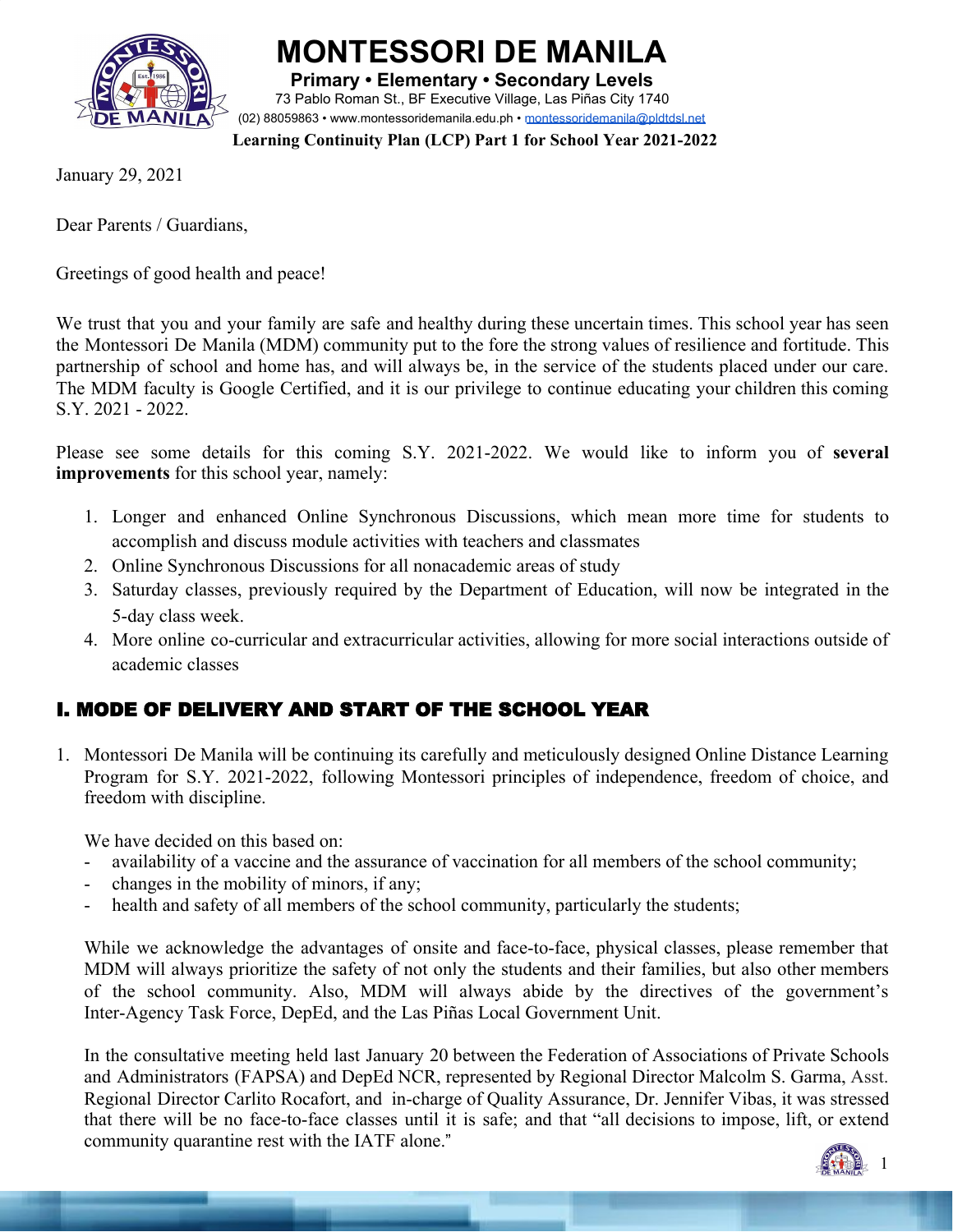Therefore, **optional** face-to-face **activities**, **if any at all**, shall be decided on when the government's Inter-Agency Task Force, DepEd, and the Las Piñas Local Government Unit deem it safe to go to school; MDM is ready to adapt.

This flexibility allows us to plan wisely, in recognition of the ideal setting for basic education but not discounting the seriousness of the health situation. Details of optional face-to-face learning, **if any**, shall be announced in due time.

2. MDM will officially start the school year based on the Department of Education's guidelines and directives. Based on a radio interview with Secretary Leonor Briones on January 13, 2021, the school year may **tentatively** start in July. Again, we will wait for further directives. A more complete and detailed School Calendar will be released in time.

# II. SCHOOL POLICY ON ONLINE LEARNING

Rules and regulations stated in the School Policies 2021-2022 will apply. A digital copy will be uploaded to one of your child's Google Classrooms created for this purpose. A printed copy or an emailed copy is also available upon request.

# **Other General Rules:**

To prepare the environment and students for unhampered learning during Online Synchronous Discussions (OSD), it is recommended that students:

- 1. Prepare all equipment/devices and materials (notebooks/textbooks, writing implements, etc.) needed during the OSD at least 15 minutes before going online. The following devices may be used for OSD: laptop, desktop, tablet, smartphone.
- 2. Set up their equipment in a well-lit, quiet area with the least distractions, or eliminate possible distractions (toys, TV, other people, etc.) as much as possible.
- 3. Wear a headset/earphones (noise canceling, if possible) to eliminate external sounds.
- 4. Keep their webcam on to maintain eye contact and demonstrate focus on learning. This also creates a sense of connection to the community of learners, and accountability. If this is not possible due to weak internet signal or other concerns, use the chat feature on Google Meet to convey that they are still there and are focusing.
- 5. Wear either: old MDM blouse/polo, MDM PE shirt, any MDM activity shirt (Sportsfest, ESC shirt, etc.), or any decent, sleeved shirt with a modest neckline. Good grooming is a must: brush hair and teeth and sanitize hands before handling equipment.
- 6. Eat meals/snacks and attend to toilet needs prior to OSD. Drinking water is allowed during OSD.

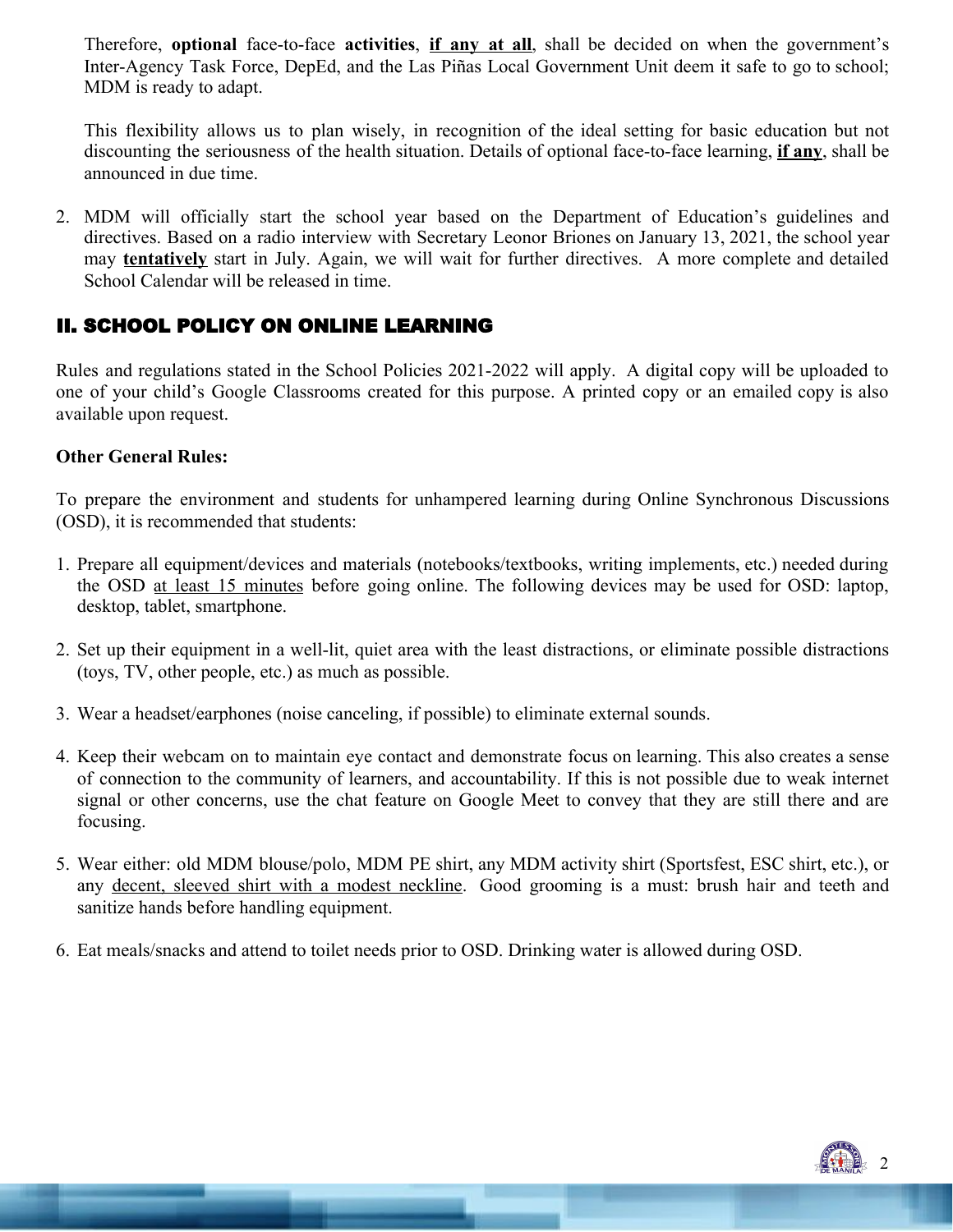# III. CURRICULUM, LEARNING DELIVERY MODE, & ASSESSMENTS OF LEARNING

#### **A. Curriculum**

 **CASA**: Practical Life, Sensorial, Language, Math, and Cultural Arts (Study of Flora, Fauna, Science, Geography, History, Art, and Music & Movement)

 **ELEMENTARY (GS) & JUNIOR HIGH SCHOOL (JHS)**: The Learning Areas have two components: Academic and Nonacademic areas of study. These are all part of DepEd's Most Essential Learning Competencies, integrated in the advanced curriculum of MDM.

Elementary / Grade School

| Level I-A (Grade 1)                                                                                  | Level I-B (Grade 2)                                                                                      | Level I-C (Grade 3)                                                                          | Level II-A (Grade 4)                                                                         | Level II-B (Grade 5)                                                                         | Level II-C (Grade 6)                                                                         |
|------------------------------------------------------------------------------------------------------|----------------------------------------------------------------------------------------------------------|----------------------------------------------------------------------------------------------|----------------------------------------------------------------------------------------------|----------------------------------------------------------------------------------------------|----------------------------------------------------------------------------------------------|
| Academic Areas<br>1. Math & Geometry<br>2. Science<br>3. English<br>4. Filipino<br>5. Social Studies | Academic Areas<br>1. Math<br>2. Geometry<br>3. Science<br>4. English<br>5. Filipino<br>6. Social Studies | Academic Areas<br>1. Math<br>2. Geometry<br>3. Science<br>4. English<br>5. Filipino<br>6. AP | Academic Areas<br>1. Math<br>2. Geometry<br>3. Science<br>4. English<br>5. Filipino<br>6. AP | Academic Areas<br>1. Math<br>2. Geometry<br>3. Science<br>4. English<br>5. Filipino<br>6. AP | Academic Areas<br>1. Math<br>2. Geometry<br>3. Science<br>4. English<br>5. Filipino<br>6. AP |
| Nonacademic Areas<br>1. CLE/VE<br>2. Music & PE<br>3. Computer & Art                                 | Nonacademic Areas<br>1. CLE/VE<br>2. Music & PE<br>3. Computer & Art                                     | Nonacademic Areas<br>1. CLE/VE<br>2. Music & PE<br>3. Computer & Art                         | Nonacademic Areas<br>1. CLE/VE & Computer<br>2. Music $&$ PE<br>3. HELE $&$ Art              | Nonacademic Areas<br>1. CLE/VE & Computer<br>2. Music & PE<br>3. HELE $&$ Art                | Nonacademic Areas<br>1. CLE/VE & Computer<br>2. Music $&$ PE<br>3. HELE $&$ Art              |

#### Junior High School (JHS)

| Grade 7            | Grade 8            | Grade 9            | Grade 10          |
|--------------------|--------------------|--------------------|-------------------|
| Academic Areas     | Academic Areas     | Academic Areas     | Academic Areas    |
| 1. Math            | 1. Math            | 1. Math            | 1. Math           |
| 2. Science         | 2. Science         | 2. Science         | 2. Science        |
| 3. English         | 3. English         | 3. English         | 3. English        |
| 4. Filipino        | 4. Filipino        | 4. Filipino        | 4. Filipino       |
| 5. AP              | $5.$ AP            | 5. AP              | 5. AP             |
| Nonacademic Areas  | Nonacademic Areas  | Nonacademic Areas  | Nonacademic Areas |
| 1. VE $&$ Computer | 1. VE $&$ Computer | 1. VE $&$ Computer | 1. VE & Computer  |
| 2. Music & PE      | 2. Music & PE      | 2. Music & PE      | 2. PE             |
| 3. TLE & Art       | 3. TLE $&$ Art     | $3.$ TLE           | 3. TLE $&$ Art    |

**SENIOR HIGH SCHOOL (SHS):** Grade 11 and Grade 12 will have two strands: STEM and GAS. Each strand will have its own set of subjects offered for every quarter.

| Grade 11 Science, Technology, Engineering and Mathematics (STEM Strand)                                                                                                          |                                                                                                                              |                                                                                                                                                                      |                                                                                                                                                                    |  |
|----------------------------------------------------------------------------------------------------------------------------------------------------------------------------------|------------------------------------------------------------------------------------------------------------------------------|----------------------------------------------------------------------------------------------------------------------------------------------------------------------|--------------------------------------------------------------------------------------------------------------------------------------------------------------------|--|
| 1. 21st Century Literature from<br>the Philippines and the World<br>2. Komunikasyon at Pananaliksik<br>sa Wika at Kulturang Filipino<br>3. Oral Communication<br>4. Pre-Calculus | 1. Contemporary Philippine Arts<br>from the Regions<br>2. General Mathematics<br>3. Personal Development<br>4. Earth Science | 1. Understanding Society & Culture<br>2. Pagbasa at Pagsusuri ng Iba't Ibang<br>Teksto tungo sa Pananaliksik<br>3. Media & Information Literacy<br>4. Basic Calculus | 1. Statistics and Probability<br>2. Reading and Writing<br>3. Introduction to the Philosophy of<br>the Human Person<br>4. Disaster Readiness<br>and Risk Reduction |  |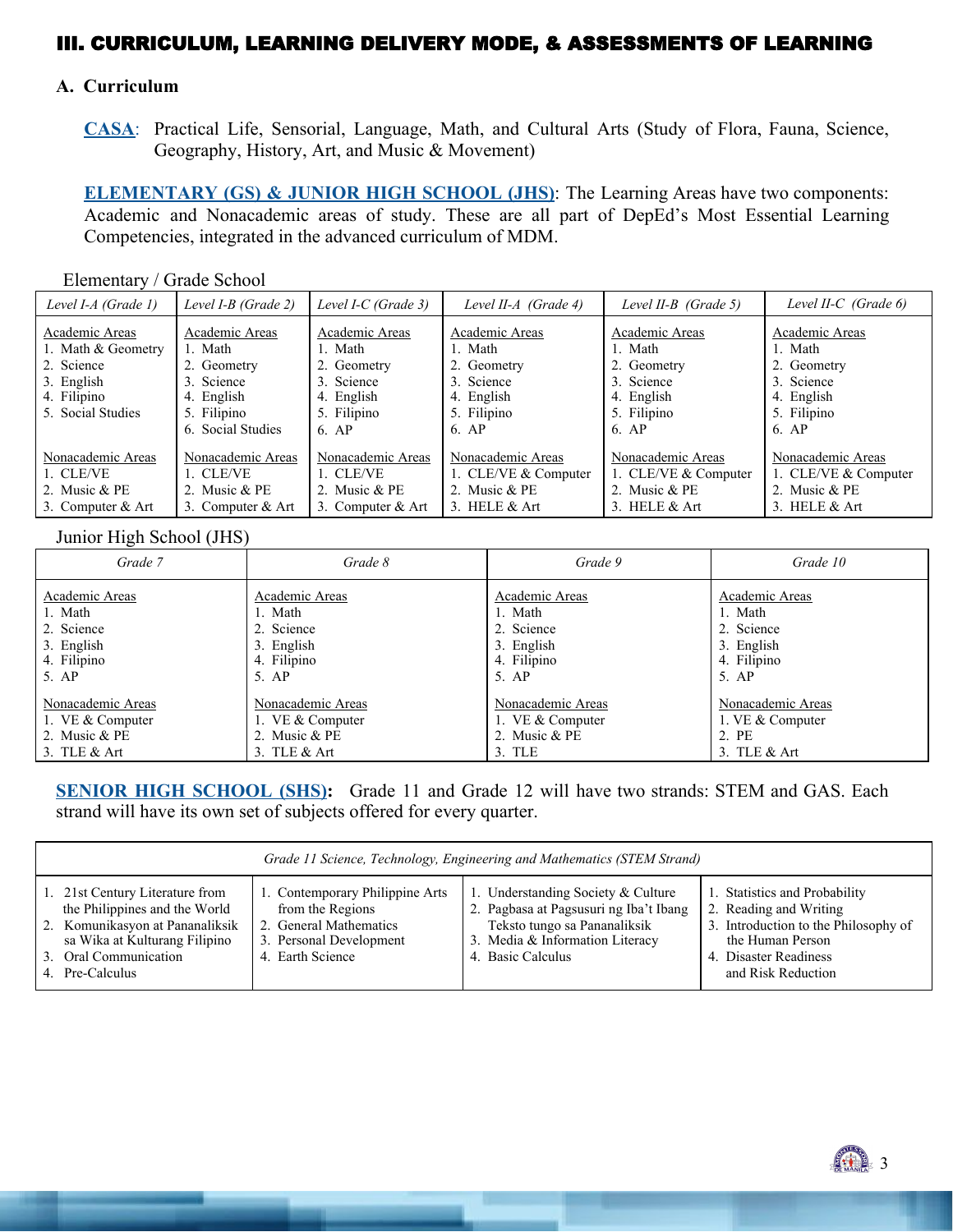| 1. 21st Century Literature from<br>1. Statistics and Probability<br>1. Contemporary Philippine Arts<br>Understanding Society and Culture<br>the Philippines and the World<br>from the Regions<br>2. Pagbasa at Pagsusuri ng Iba't Ibang<br>2. Reading and Writing<br>2. Komunikasyon at Pananaliksik<br>2. General Mathematics<br>Teksto tungo sa Pananaliksik | Grade 11 General Academic Strand (GAS) |                         |                                   |                                                          |  |
|----------------------------------------------------------------------------------------------------------------------------------------------------------------------------------------------------------------------------------------------------------------------------------------------------------------------------------------------------------------|----------------------------------------|-------------------------|-----------------------------------|----------------------------------------------------------|--|
| 4. Philippine Politics<br>4. Earth and Life Science<br>3. Oral Communication<br>4. Disaster Readiness<br>4. Physical Science<br>and Governance<br>and Risk Reduction                                                                                                                                                                                           | sa Wika at Kulturang Filipino          | 3. Personal Development | 3. Media and Information Literacy | 3. Introduction to the Philosophy of<br>the Human Person |  |

| Grade 12 Science, Technology, Engineering and Mathematics (STEM Strand)                                                    |                                                                            |                                                                                                                                                        |                                                                                          |  |
|----------------------------------------------------------------------------------------------------------------------------|----------------------------------------------------------------------------|--------------------------------------------------------------------------------------------------------------------------------------------------------|------------------------------------------------------------------------------------------|--|
| 1. Research in Daily Life 1<br>2. E-Tech: ICT<br>for Professional Tracks<br>3. General Chemistry 1<br>4. General Physics 1 | 1. Research in Daily Life 2<br>2. Entrepreneurship<br>3. General Biology 1 | . English for Academic<br>and Professional Purposes<br>2. Pagsulat sa Filipino sa Piling<br>Larangan<br>3. General Chemistry 2<br>4. General Physics 2 | Research Project<br>2. Work Immersion or Culminating<br>Activity<br>3. General Biology 2 |  |

| Grade 12 General Academic Strand (GAS)                                                                                                                           |                                                                     |                                                                                                                                                                                          |                                                                                          |  |
|------------------------------------------------------------------------------------------------------------------------------------------------------------------|---------------------------------------------------------------------|------------------------------------------------------------------------------------------------------------------------------------------------------------------------------------------|------------------------------------------------------------------------------------------|--|
| 1. Research in Daily Life 1<br>2. E-Tech: ICT<br>for Professional Tracks<br>3. Fundamentals of Accountancy,<br>Business and Management 1<br>4. General Physics 1 | Research in Daily Life 2<br>Entrepreneurship<br>3. Creative Writing | 1. English for Academic<br>and Professional Purposes<br>2. Pagsulat sa Filipino sa Piling<br>Larangan<br>3. Organization and Management<br>4. Creative Nonfiction: The Literary<br>Essay | 1. Research Project<br>Work Immersion or Culminating<br>Activity<br>3. Applied Economics |  |

#### **B. Learning Delivery Mode**

## **CASA:**

- 1. **Learning Kits** will be provided, to be used at home by each child during online classes and for their offline work. The Learning Kits will contain:
	- ❖ teacher-made Montessori materials
	- $\triangleleft$  activity sheets
	- ❖ ready-to-do activities
	- ❖ art materials, etc.

A <u>Parents' Guide</u> (PG - to guide parents on the usage of materials) and a List of Additional Materials (LoAM - items commonly found at home) will be emailed on a regular basis to help the parents prepare. A few, low-cost Montessori materials may also be required to be ordered from any online shopping platform.

Recorded videos of material presentations will also be accessible online (via Google Classroom or an emailed link).

- 2. **Scheduled Online Synchronous Discussion**. Casa pupils will have a scheduled OSD with their Class Directress, Assistant Class Directress, and classmates several times a week for social interaction and development of communication skills. These sessions will include Montessori material presentations, music and movement, storytelling, arts and crafts, etc. Schedule will be announced during orientation.
- Mixed-age grouping is still practiced, but there will be blocks of time where the group will be divided by level due to the activities and lessons presented.
- There are 3 class schedules available: *Early Morning*, *Mid Morning*, and *Afternoon*. Specific times will be announced later on.

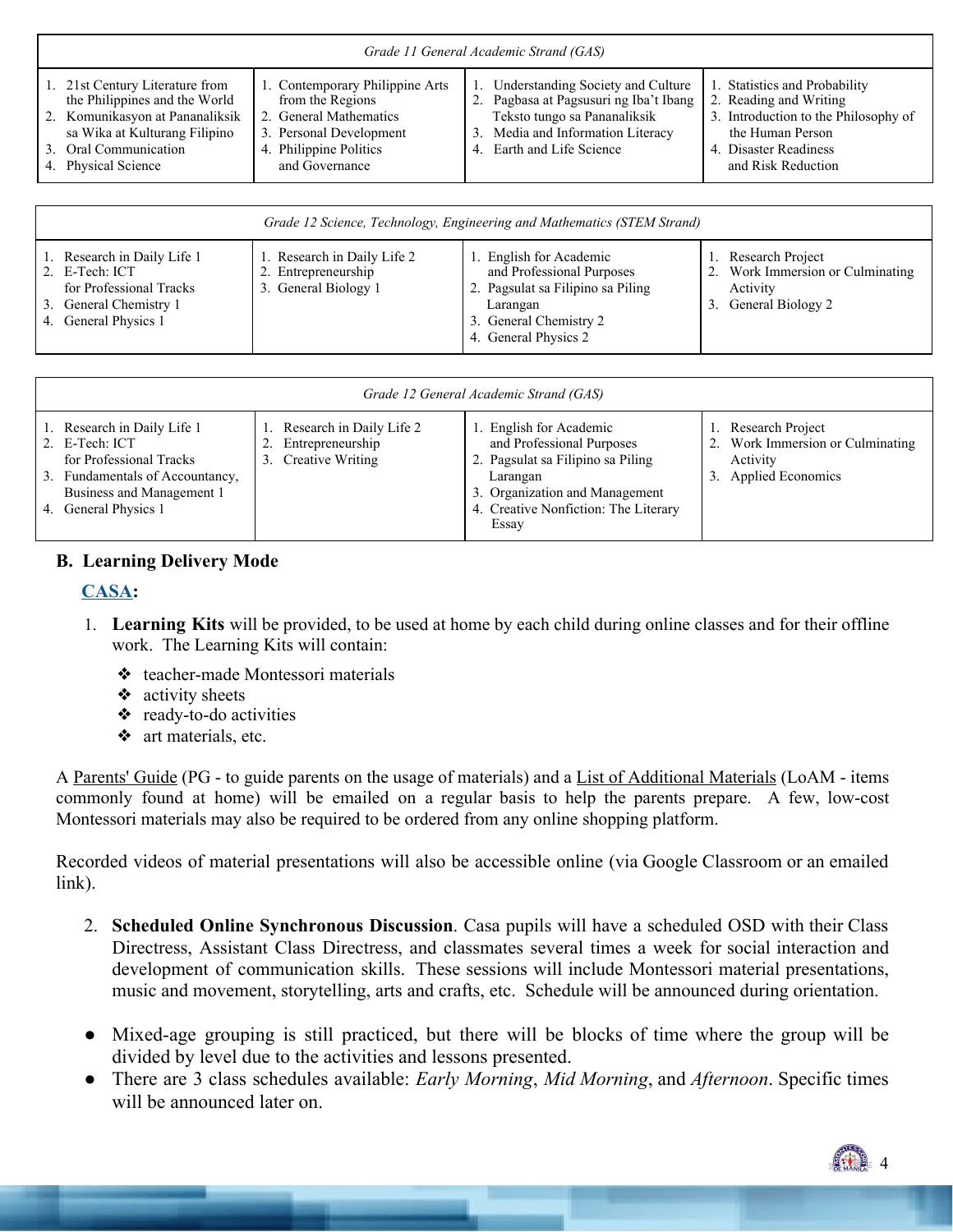## **ELEMENTARY, JHS, & SHS:**

1. **Modular with Distance Learning Support**. Students will receive **modules** weekly for each area of study, via their Google Classrooms. You may also want to print these out at home. The module is self-instructional and may be accomplished offline with minimal adult supervision, though for Elementary Level I (Grades 1 -3), adult guidance is recommended.

Embedded/Attached in the modules are supplementary materials (for reinforcement and learning enhancement purposes) which may be in these online formats:

- Pre-recorded lectures (slides, slides with voice-over narration, and other video lectures)
- Links to online resources / Open Educational Resources, e.g., textbooks, handouts, scanned materials, websites, articles, papers, slides, podcasts, videos, and other digital sources
- 2. **Scheduled Online Synchronous Discussion**: May involve a teacher with the entire class or with small groups, done in the virtual classroom. Individual consultation may be arranged for those who missed the OSD or need further clarification on a particular topic. Additionally, teachers will have a fixed schedule where students can consult outside of the OSD.

# **C. Assessments of Learning**

**CASA**: Qualitative assessment is done by:

- observation of activities and tasks pupils are engaged in during OSD with the teacher
- sending videos or photos of themselves working on materials and tasks, Activity Pad, and worksheets.

**ELEMENTARY, JHS, SHS**: Formative and summative assessments for learners are in the students' module. These are either in written form or performance tasks that students turn in via Google Classroom. Evaluation will be based on the given rubric found in the module. All instructions on how to perform the assessments are detailed in the module.

# IV. GOOGLE SUITE FOR EDUCATION AS LEARNING MANAGEMENT SYSTEM

For this school year, GSuite for Education is still our Learning Management System.

All learning activities such as distribution of learning materials (modules); planning, submission, evaluation, and storage of schoolwork; discussion through teleconferencing or video calls; and communication through the use of Google tools (e.g., Drive, Doc, Slides, Sheets, Calendar, Gmail) happen in a safe environment imported from MDM's domain; this will streamline the process of sharing files between teachers and students.

GSuite for Education provides collaboration tools for students in various formats: *Google Classroom* - where students view and submit their classwork, *Google Meet* - the platform for OSD where students can see their teachers and classmates in real time, *Google Docs* and *Google Sheets* - where GS and HS students can collaborate on documents, and others. We recommend already downloading these apps in your laptops, desktops, tablets, or smartphones.

We suggest that you learn these applications to aid your child and to be updated with their classwork. Here are some quick tutorials you can watch:

#### For desktops/laptops/tablets:

How to join Google Classroom as a student (5 mins[\) https://www.youtube.com/watch?v=G5P7nVbQWJc](https://www.youtube.com/watch?v=G5P7nVbQWJc)

How to submit/turn in an assignment 1 (4 mins) <https://www.youtube.com/watch?v=LsD1QJEN0Yg> How to submit/turn in an assignment 2 (4 mins) <https://www.youtube.com/watch?v=N9rWfgFVAEg>

Introduction to Google Docs<br>
Introduction to Google Slides<br> <https://www.youtube.com/watch?v=jvV5SS6rP4o><br>
https://www.youtube.com/watch?v=lfpneIqnXTE <https://www.youtube.com/watch?v=lfpneIqnXTE>

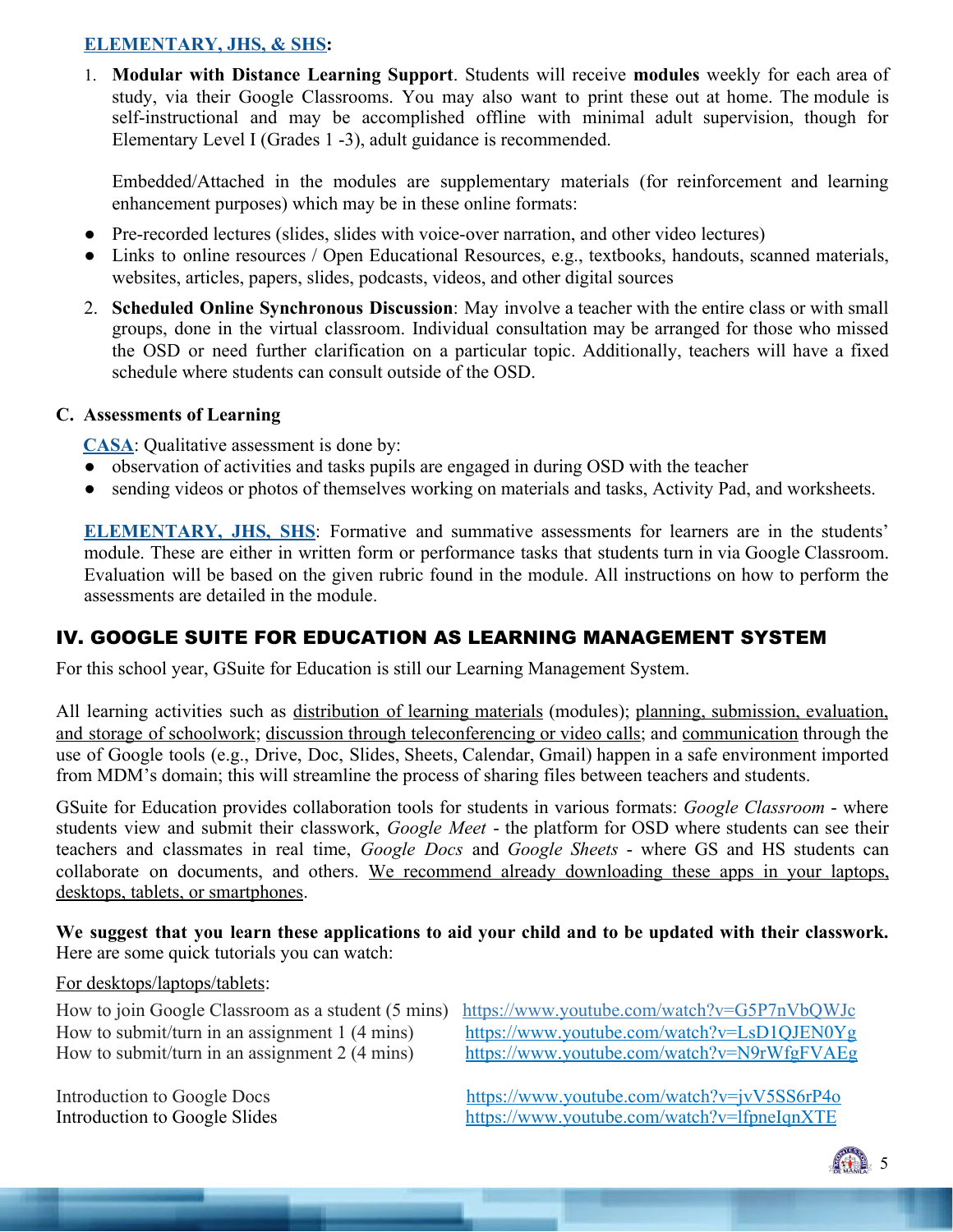## For mobile phones:

### **Equipment needed**:

Because the Online Synchronous Discussions (OSDs) will be lengthened, **siblings' class schedules may overlap. It is then advisable for each student to have his/her own device.** A **printer** is also recommended for each family.

Some recommendations should you decide to purchase: For quality and stable video conferencing, the required speed is 10 mbps, depending on number of users simultaneously accessing the internet at home.

| Level                         | <b>Suggested Device</b>                                                                                                                                                                                                                                                                                                                                                                                              | <b>Minimum System Requirements</b>                                                                                                                                                                                                                                                                                                                                                                      |
|-------------------------------|----------------------------------------------------------------------------------------------------------------------------------------------------------------------------------------------------------------------------------------------------------------------------------------------------------------------------------------------------------------------------------------------------------------------|---------------------------------------------------------------------------------------------------------------------------------------------------------------------------------------------------------------------------------------------------------------------------------------------------------------------------------------------------------------------------------------------------------|
| Casa                          | Tablet/iPad/Laptop<br>Wired earphones/headset (noise canceling, if possible)                                                                                                                                                                                                                                                                                                                                         | Android 8.0 or later<br>iOS 10.3 or later<br>Storage: 64GB or higher                                                                                                                                                                                                                                                                                                                                    |
| Elementary<br>to<br>Secondary | Laptop/Desktop/Tablet or iPad that enables learners to:<br>join video calls and participate in OSD<br>$\bullet$<br>create and edit documents/slide presentations<br>$\bullet$<br>watch videos<br>$\bullet$<br>access websites<br>$\bullet$<br>take and edit photos and videos<br>$\bullet$<br>record video file<br>$\bullet$<br>share screen<br>$\bullet$<br>Wired earphones/headset (noise cancelling, if possible) | For Tablet/iPad<br>Android 8.0 or later<br>iOS 10.3 or later<br>Storage: 64GB or higher<br>For Desktop/Laptop<br>Processor:<br>2.2 GHz Intel 4th-generation i3/i5/i7, AMD<br>equivalent or better, processor to support HD<br>video.<br>A built-in web camera or external USB camera.<br>Memory:<br>8GB RAM or higher<br>Storage: 500GB or more<br>OS:<br>MS Windows 8 or later/ OS X Yosemite or later |

All Google Applications can be downloaded through the Google Play Store or Apple App Store. If you have existing devices, you may test their compatibility by downloading the latest version of the application.

# V. PAYMENT SCHEME

A monthly payment scheme is now available. Please contact 0919-0674303 to inquire.

# VI. OTHERS

## A. **Co-curricular and Extracurricular Activities**

 National and local celebrations like the Filipiniana Week, etc. will be integrated in the different subject areas' modules or OSD.

- B. **School Functions**. Necessary school functions will be observed.
	- 1. Parent-Teacher Dialogue, necessary in updating parents of their child's progress, will be via Google Meet. Your PTD schedule will be sent to you via email or Google Calendar.